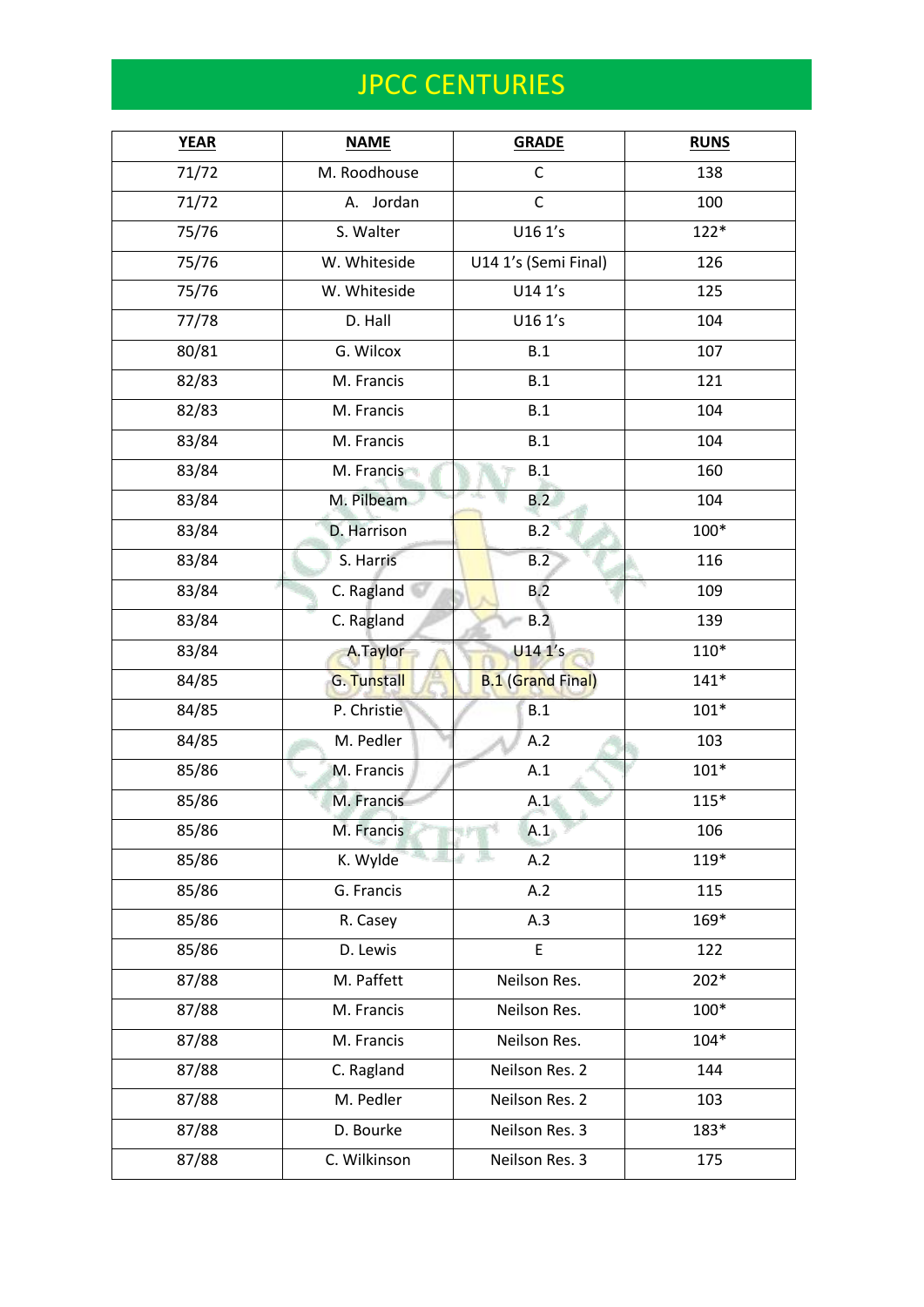| 87/88       | C. Wilkinson | Neilson Res. 3 | 108    |
|-------------|--------------|----------------|--------|
| 87/88       | C. Wilkinson | Neilson Res. 3 | 159*   |
| 88/89       | D. Bourke    | Neilson Res. 3 | 115    |
| 88/89       | A. Hull      | Neilson Res. 3 | 144    |
| 88/89       | S. Dunne     | Neilson Res. 3 | 175    |
| 88/89       | S. Dunne     | Neilson Res. 3 | 107    |
| 88/89       | C. Wilkinson | Neilson Res. 4 | 138    |
| 90/91       | S. Monahan   | Neilson Shield | 109    |
| 90/91       | S. Dunne     | Neilson Res. 2 | 130    |
| 90/91       | S. Dunne     | Neilson Res. 2 | 129    |
| 92/93       | C. Clauscen  | Topline 1      |        |
| 92/93       | D. Rattle    | Topline 5      | 100    |
| 93/94       | S. Morse     | Topline 5      | 109    |
| 93/94       | S. Morse     | Topline 5      | 123    |
| 93/94       | M. Williams  | Topline 5      | 120*   |
| 93/94       | M. Williams  | Topline 7      | 165    |
| 93/94       | T. Maloney   | Topline 5      | $111*$ |
| 93/94 (50*) | A. Hayman    | Topline 5      | 112    |
| 93/94       | P. Burley    | Topline 7      | 103    |
| 93/94       | S. Monahan   | Topline 7      | 163    |
| 93/94       | T. Mckie     | Topline 7      | 179    |
| 93/94       | A. Rattle    | Topline 7      | 100    |
| 94/95       | D. Medforth  | Topline 3      | 106    |
| 94/95       | M. Pierce    | Topline 5      | $107*$ |
| 94/95       | M. Pierce    | Topline 5      | 101    |
| 94/95       | M. Vreede    | Topline 5      | 117    |
| 94/95       | C. Hogan     | Topline 5      | 111    |
| 94/95       | D. Jenkins   | Topline 6      | 105    |
| 94/95       | M. Flanagan  | Topline 6      | 125    |
| 95/96       | P. Dalton    | Topline 3      | 122    |
| 95/96       | J. Rose      | Topline 3      | 109*   |
| 95/96       | C. Ragland   |                | 139*   |
| 95/96       | M. Macdonald | Topline 3      | 147    |
| 95/96       | G. McDaid    | Topline 3      | $103*$ |
| 95/96       | G. Tooze     | Topline 4      | 102    |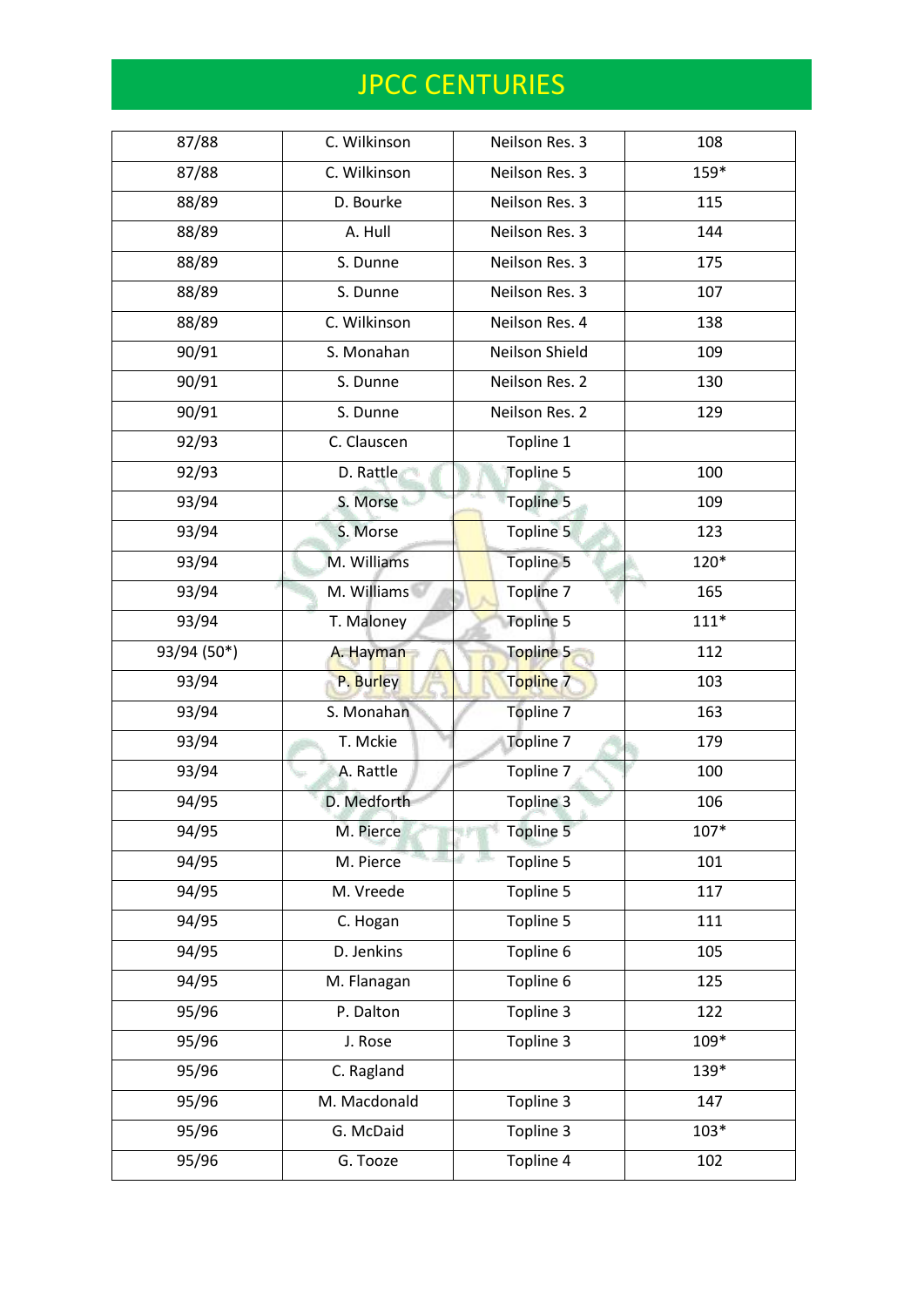| 95/96         | S. Gresham            | Topline 5             | 110    |
|---------------|-----------------------|-----------------------|--------|
| 95/96         | W. Foster             | Topline 5             | 139*   |
| 95/96         | R. Lia                | Topline 5             | 115    |
| 95/96         | M. Turunovic          | Topline 6             | 103    |
| 95/96         | M. Turunovic          | Topline 6             | 233*   |
| 95/96         | M. Flanagan           | Topline 6             | 119*   |
| 96/97         | J. Rose               | Topline 2             | 100*   |
| 96/97         | M. Roach              | Topline 2             | 117    |
| 96/97         | M. Flanagan           | B.1                   | 127    |
| 96/97         | R. Lia                | B.1                   | 140    |
| 96/97         | R. Lia                | B.1                   | 103    |
| 97/98         | S. Monahan            | Decoite Shield        | 105    |
| 97/98         | G. Hall               | Topline 2             | 101    |
| 97/98         | S. Dunne              | Topline 3             | $107*$ |
| 99/00         | <b>B.</b> Wise        | <b>Decoite Shield</b> | 103    |
| 99/00         | W. Van Damme          | Decoite 2             | $103*$ |
| 99/00         | W. Van Damme          | Decoite 2             | 132    |
|               |                       |                       |        |
| 99/00         | S. Gresham            | Decoite 3             | 139    |
| 99/00         | L. Alford             | U141's                | $104*$ |
| 99/00         | A. Cronin             |                       | 105    |
| 99/00         | D. Bourke             |                       | 150    |
| 00/01         | P. Barber             | Decoite Shield        | $112*$ |
| 00/01         | <b>B.</b> Gaunt       | Decoite Shield        | 103    |
| 00/01         | <b>B.</b> Gaunt       | Decoite Shield        | 133    |
| 00/01         | P. Dunlop             | Decoite Shield        | $101*$ |
| 00/01         | P. Dunlop             | Decoite Shield        | $102*$ |
| 00/01         | S. Morse              | Decoite 3             | $105*$ |
| 00/01         | L. Alford             | U16 1's               | 100*   |
| 00/01         | L. Alford             | U16 1's               | 108*   |
| 00/01         | S. Seymour            | U16 1's               | 100*   |
| 00/01         | <b>B.</b> Stallworthy | U16 1s                | 100*   |
| 01/02         | P. Barber             | Decoite Shield        | 112    |
| $01/02(100*)$ | <b>B.</b> Gaunt       | Decoite Shield        | 129*   |
| 01/02         | S. Langenberg         | Decoite 3             | $191*$ |
| 01/02         | A. Devenish           | U17 1's               | $102*$ |
| 02/03         | P. Barber             | Decoite Shield        | $213*$ |
| 02/03         | P. Barber             | Decoite Shield        | 159    |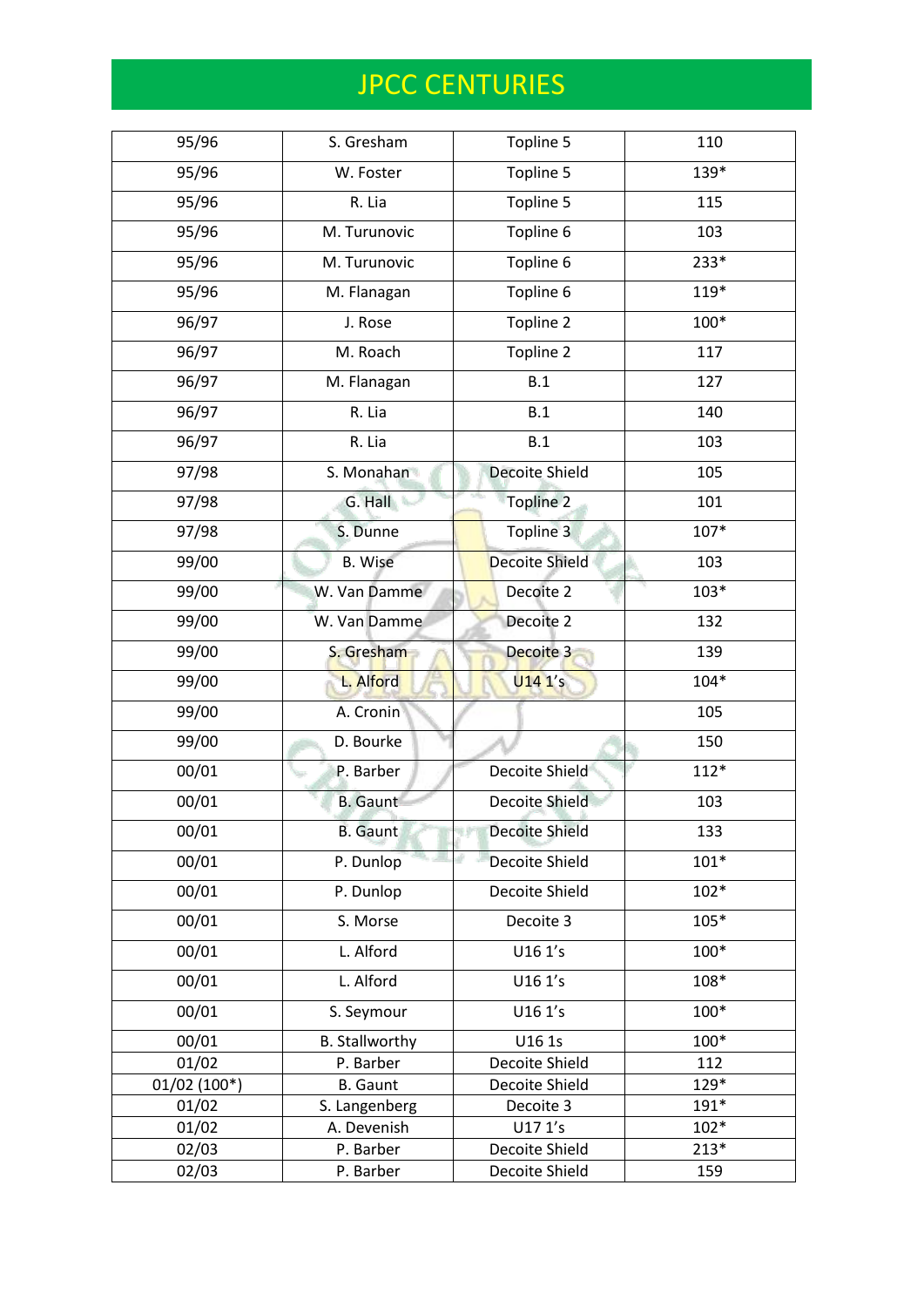| 02/03        | <b>B.</b> Gaunt   | Decoite Shield        | 109*   |
|--------------|-------------------|-----------------------|--------|
| 02/03        | A. Walter         | Decoite Shield        | 106*   |
| 02/03        | M. Dowling        | Decoite 2             | 170    |
| 02/03        | M. Dinon          | Decoite 3             | 115    |
| 02/03        | G. Birnie         | Decoite 3             | 100*   |
| 02/03        | A. Wright         | Decoite 3             | 113    |
| 02/03        | A. Walter         | U17 1's               | 100*   |
| 03/04        | P. Wilkinson      | Knox Tavern           | $112*$ |
| 03/04        | L. Reid           | Division 3            | $104*$ |
| 03/04        | L. Perry          | Division 7            | 200*   |
| 03/04        | A. Cronin         | Division 7            | 138    |
| 03/04        | A. Cronin         | Division 7            | 137    |
| 04/05        | K. Murphy         | Division 5            | 117    |
| 04/05        | D. Bowman         | Division 3            | 115    |
| 04/05        | S. Walter         | Division 6            | 120    |
| 04/05        | J. Monahan        | Division 6            | 107    |
| 04/05        | J. Monahan        | Division 6            | 185    |
| 04/05        | L. Perry          | U17 1's               | 100*   |
| 04/05        | P. Wilkinson      | U171's                | $102*$ |
| 05/06        | A. Walter         | <b>Decoite Shield</b> | $111*$ |
| 05/06        | D. Samaraweera    | Knox Tavern           | 235*   |
| 05/06        | C. Bourke         | Division 5            | 119    |
| 05/06        | D. Strydom        | Division 6            |        |
| 05/06        | D. Strydom        | Division 6            |        |
| 05/06        | J. Foster         | Division 6            |        |
| 05/06        | J. Foster         | Division 6            |        |
| 06/07        | D. Samaraweera    | <b>Knox Tavern</b>    | 107    |
| 06/07        | D. Samaraweera    | <b>Knox Tavern</b>    | 124    |
| 06/07        | <b>B.</b> Gaunt   | <b>Knox Tavern</b>    | 105    |
| 06/07        | <b>B.</b> Gaunt   | Knox Tavern           | 125    |
| 06/07        | M. Francis        | <b>Knox Tavern</b>    | 135*   |
| 06/07        | M. Halse          | Division 3            | 258    |
| 06/07        | <b>B.</b> Walter  | Division 3            | 100*   |
| 07/08        | D. Samaraweera    | Knox Tavern           | 120    |
| 07/08        | D. Samaraweera    | Knox Tavern           | $109*$ |
| 07/08        | D. Samaraweera    | Knox Tavern           | 108    |
| 07/08        | <b>B.</b> Gaunt   | Knox Tavern           | $115*$ |
| 07/08        | <b>B.</b> Gaunt   | Knox Tavern           | 108    |
| 07/08        | <b>B.</b> Rickard | Decoite Shield        | 100*   |
| 07/08        | <b>B.</b> Rickard | Decoite Shield        | $102*$ |
| 07/08        | D. Mclachlan      | Division 5            | 139*   |
| 07/08        | A. Stanios        | Division 5            | 105    |
| 07/08        | T. Gstrein        | U17 1's               | $105*$ |
| 07/08        | D. Carman         | U17 1's               | $101*$ |
| 08/09        | <b>B.</b> Gaunt   | Knox Tavern Cup       | 172    |
| 08/09        | <b>B.</b> Gaunt   | Knox Tavern Cup       | 127    |
| 08/09        | S. Bowen          | Knox Tavern Cup       | 110    |
| 08/09 (150*) | A. Meade          | Division 4            | 100*   |
| 08/09        | T. Whilesmith     | Division 6            | $142*$ |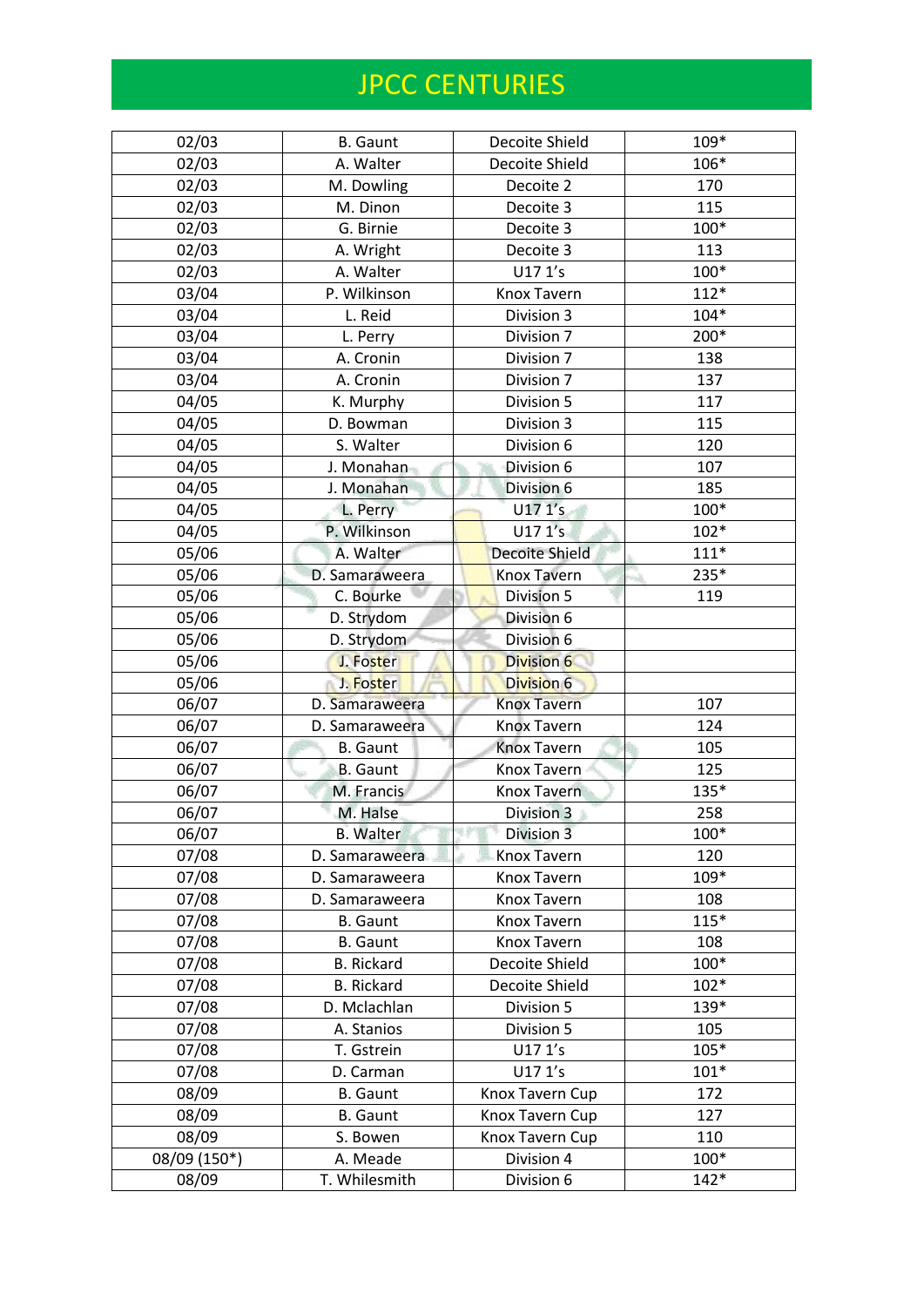| 08/09 | C. Nied               | Division 6             | $161*$ |
|-------|-----------------------|------------------------|--------|
| 08/09 | L. Sebo               | Division 6             | 110    |
| 08/09 | L. Sebo               | Division 6             | 101    |
| 08/09 | S. Reynolds           | Division 6             | 200*   |
| 09/10 | <b>B.</b> Gaunt       | Knox Tavern Cup        | $175*$ |
| 09/10 | P. Dunlop             | Knox Tavern Cup        | 139    |
| 09/10 | P. Dunlop             | Knox Tavern Cup        | 128    |
| 09/10 | A. Burgess            | Knox Tavern Cup        | 136    |
| 09/10 | S. Devenish           | Knox Tavern Cup        | 120    |
| 09/10 | D. Sirawardena        | Knox Tavern Cup        | 109    |
| 09/10 | D. Sirawardena        | Knox Tavern Cup        | $101*$ |
| 09/10 | M. Sim                | Division 3             | 138    |
| 09/10 | <b>B.</b> Rickard     | Division 3             | 105    |
| 09/10 | T. Reid               | Division 3             | $114*$ |
| 09/10 | D. Devenish           | Division 3             | 104    |
| 09/10 | P. Kallista           | Division 5             | 153    |
| 09/10 | D. Mclachlan          | Division 5             | 143    |
| 09/10 | D. Mclachlan          | Division 5             | 111    |
| 09/10 | T. Whilesmith         | Division 5             | 124    |
| 09/10 | S. Gaylor             | Division 7             | $153*$ |
| 09/10 | L. Dinon              | Division 7             | 143    |
| 09/10 | L. Dinon              | Division 7             | 100    |
| 09/10 | J. Gstrein            | Division 7             | 108*   |
| 09/10 | C. Neid               | Division 7             | 132    |
| 09/10 | S. Devenish           | U17 2's                | 100*   |
| 09/10 | S. Devenish           | U172's                 | 100*   |
| 10/11 | A. West               | <b>Knox Tavern Cup</b> | 110    |
| 10/11 | S. Reynolds           | Division 5             | 148    |
| 10/11 | S. Reynolds           | Division 5             | 118    |
| 10/11 | S. Reynolds           | Division 5             | 100*   |
| 10/11 | <b>B.</b> Rickard     | Division 5             | $117*$ |
| 10/11 | A. Stanios            | Division 5             | 104    |
| 10/11 | A. Cosentino          | Division 7             | 103    |
| 11/12 | J. Kari               | Knox Tavern Cup        |        |
| 11/12 | J. Graffen            | Division 3             | $115*$ |
| 11/12 | M. Halse              | Division 3             | 110    |
| 11/12 | M. Halse              | Division 3             | $102*$ |
| 11/12 | D. Mclachlan          | Division 5             | 104    |
| 11/12 | J. Gstrein            | U17                    | $103*$ |
| 11/12 | J. Gstrein            | U17                    | $101*$ |
| 12/13 | <b>B.</b> Gaunt       | Norm Reeves Shield     | 125    |
| 12/13 | <b>B.</b> Gaunt       | Norm Reeves Shield     | 102    |
| 12/13 | D. Mclachlan          | Division 5             | 101    |
| 12/13 | A. Cosentino          | U17                    | $103*$ |
| 12/13 | R. Cox                | U17                    | 100*   |
| 13/14 | A. Devenish           | Norm Reeves Shield     | 111    |
| 13/14 | <b>B.</b> Stallworthy | Norm Reeves Shield     | 109*   |
| 13/14 | M. Weightman          | Norm Reeves Shield     | 106    |
| 13/14 | <b>B.</b> Rickard     | Division 3             | 124    |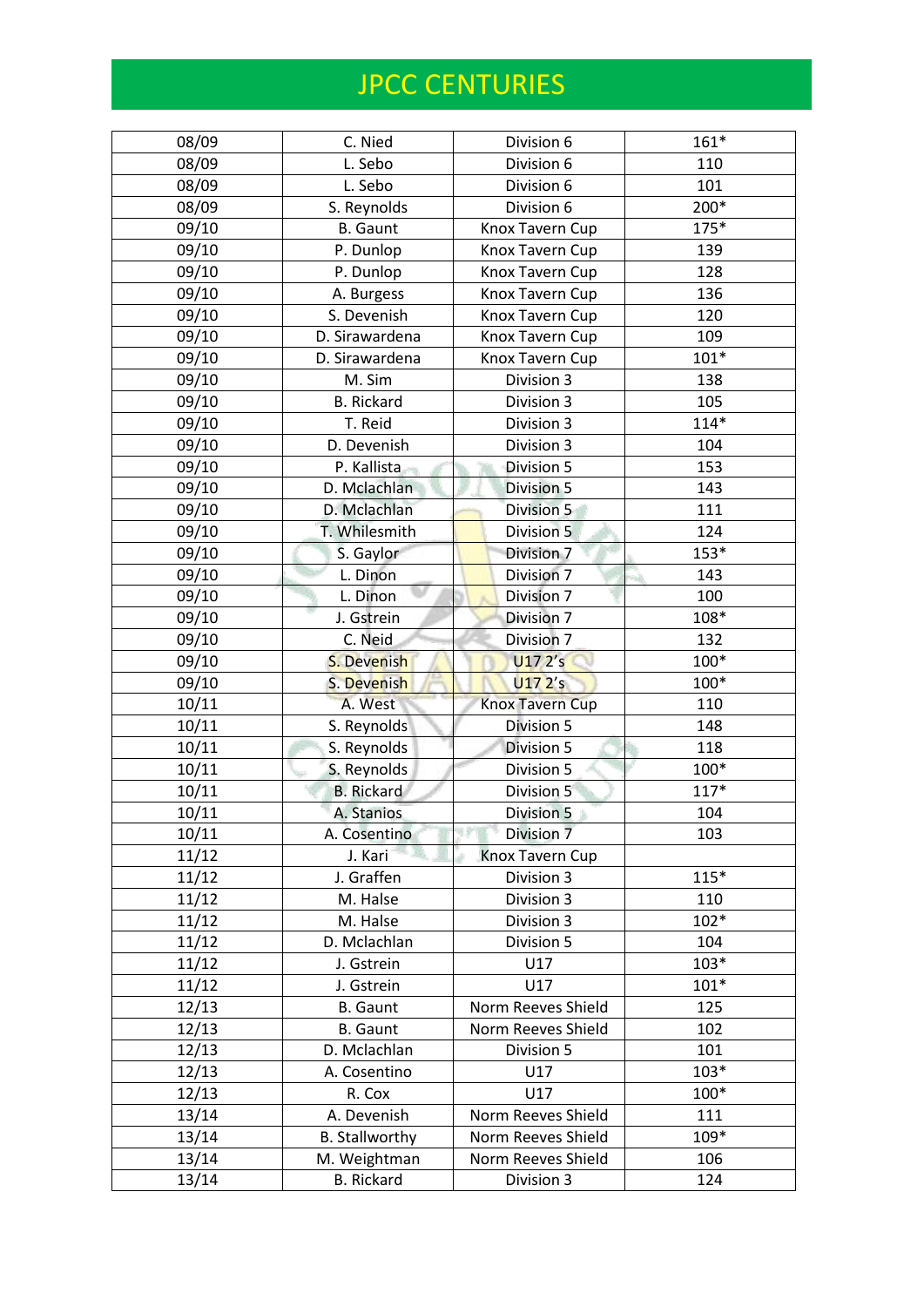| 13/14        | R. Carter             | Division 5                | 125    |
|--------------|-----------------------|---------------------------|--------|
| 13/14 (200*) | M. Francis            | Division 7                | $103*$ |
| 13/14        | J. Rose               | Division 7                | $103*$ |
| 13/14        | G. Saultry            | Division 7                | $103*$ |
| 14/15        | S. Devenish           | Norm Reeves Shield        | 170*   |
| 14/15        | S. Devenish           | Norm Reeves Shield        | 100    |
| 14/15        | M. Weightman          | Norm Reeves Shield        | 134*   |
| 14/15        | <b>B.</b> Rickard     | Division 3                | 118    |
| 14/15        | C. Bourke             | Division 3                | 112    |
| 14/15        | R. Carter             | Division 6                | $105*$ |
| 14/15        | R. Carter             | Division 6                | $102*$ |
| 14/15        | T. Barrington         | Division 6                | 100*   |
| 14/15        | T. Whilesmith         | Division 7                | $102*$ |
| 14/15        | J. Rose               | Division 7                | $101*$ |
| 14/15        | J. Rose               | Division 7                | 100*   |
| 14/15        | R. Harrison           | U16 2's                   | $102*$ |
| 15/16        | D. Devenish           | <b>Norm Reeves Shield</b> | 106*   |
| 15/16        | M. Francis            | Division 6                | 100*   |
| 15/16        | J. Rose               | Division 7                | 100*   |
| 15/16        | L. Saultry            | U16s                      | $102*$ |
| 15/16        | A. Grenda             | <b>U16s</b>               | 100*   |
| 16/17        | <b>B. Stallworthy</b> | Decoite Shield            | 118*   |
| 16/17        | S. Devenish           | <b>Decoite Shield</b>     | 114    |
| 16/17        | A. Devenish           | Decoite Shield            | 113    |
| 16/17        | T. Gstrein            | <b>Division 4</b>         | 109*   |
| 16/17        | T. Gstrein            | <b>Division 4</b>         | 100    |
| 16/17        | M. Francis            | Division 6                | 100*   |
| 16/17        | J. Rose               | Division 7                | $104*$ |
| 16/17        | A. Wright             | Division 7                | 100*   |
| 16/17        | M. Barrington         | U16's                     | 105*   |
| 17/18        | S. Devenish           | Norm Reeves Shield        | 144    |
| 17/18        | J. Whetstone          | Norm Reeves Shield        | 113    |
| 17/18        | A. Devenish           | <b>Norm Reeves Shield</b> | 106    |
| 17/18        | <b>B.</b> Stallworthy | Norm Reeves Shield        | 105    |
| 17/18        | C. Clauscen           | Division 6                | $101*$ |
| 17/18        | C. Clauscen           | Division 7                | $104*$ |
| 17/18        | J. Rose               | Division 7                | $102*$ |
| 17/18        | J. Rose               | Division 7                | $102*$ |
| 18/19        | L. De Silva           | Norm Reeves Shield        | $115*$ |
| 19/20        | M. Francis            | Division 6                | 100*   |
| 19/20        | D. Hirani             | Division 8                | 100*   |
| 19/20        | D. Hirani             | Division 8                | $100*$ |
| 19/20        | C. Pindoriya          | Division 8                | 100*   |
| 20/21        | S. Devenish           | Norm Reeves Shield        | 116    |
| 20/21        | S. Devenish           | Norm Reeves Shield        | 109    |
| 20/21        | S. Dabasia            | Division 6                | $104*$ |
| 20/21        | <b>B.</b> Cutts       | Division 6                | $103*$ |
| 20/21        | <b>B.</b> Cutts       | Division 6                | $101*$ |
| 20/21        | R. Smith              | Division 6                | $100*$ |